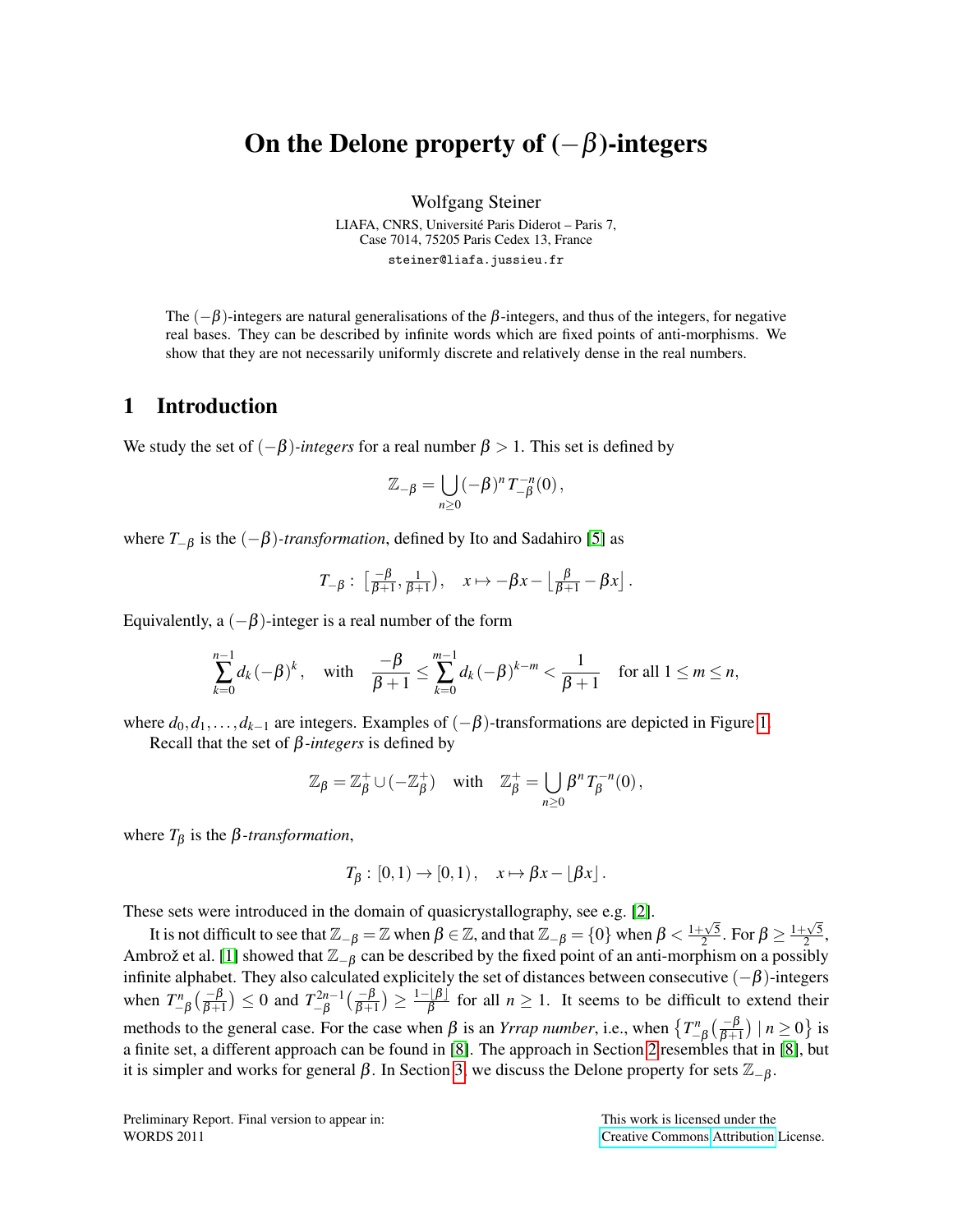## <span id="page-1-0"></span>2 Fixed point of an anti-morphism

By Lemma [1,](#page-1-1) we can consider the set of  $(-\beta)$ -integers,  $\beta > 1$ , as a special instance of the preimage of a point in  $\left[\frac{-\beta}{\beta+}\right]$  $\frac{-\beta}{\beta+1}, \frac{1}{\beta+1}$ ) of the map

$$
\iota_{\beta} : \mathbb{R} \to \left[\frac{-\beta}{\beta+1}, \frac{1}{\beta+1}\right), \quad x \mapsto T_{-\beta}^n\left((-\beta)^{-n}x\right), \text{ with } n \ge 0 \text{ such that } (-\beta)^{-n}x \in \left(\frac{-\beta}{\beta+1}, \frac{1}{\beta+1}\right).
$$

<span id="page-1-1"></span>Since  $T_{-\beta}\left((-\beta)^{-1}x\right) = x$  for all  $x \in \left(\frac{-\beta}{\beta+1}, \frac{1}{\beta+1}\right)$ , the map  $\iota_{\beta}$  is well defined. **Lemma 1.** *For any*  $\beta > 1$ *, we have* 

$$
\mathbb{Z}_{-\beta}=\iota_{\beta}^{-1}(0).
$$

*Proof.* If  $x \in \iota_R^{-1}$  $g^{-1}(0)$ , then  $T_{-\beta}^n((-\beta)^{-n}x) = 0$  for some  $n \ge 0$ , thus  $x \in (-\beta)^n T_{-\beta}^{-n}$  $\Gamma^{-n}_{-\beta}(0)$ , i.e., *x* ∈ ℤ<sub>−β</sub>. On the other hand,  $x \in \mathbb{Z}_{-\beta}$  implies that  $x \in (-\beta)^n T^{-n}_{-\beta}$  $\binom{n-n}{-1}(0)$  for some *n* ≥ 0. If  $x(-\beta)^{-n} \in \left(\frac{-\beta}{\beta+1}, \frac{1}{\beta+1}\right)$ , this immediately implies that  $\iota_{\beta}(x) = 0$ . If  $(-\beta)^{-n}x = \frac{-\beta}{\beta + 1}$  $\frac{-p}{\beta+1}$ , then

$$
T_{-\beta}^{n+2}((-\beta)^{-(n+2)}x) = T_{-\beta}^{n+2}(\frac{-1/\beta}{\beta+1}) = T_{-\beta}^{n+1}(\frac{-\beta}{\beta+1}) = T_{-\beta}^{n+1}((-\beta)^{-n}x) = T_{-\beta}(0) = 0,
$$

thus  $\iota_{\beta}(x) = 0$  as well.

<span id="page-1-2"></span>Note that  $\iota_{\beta}(x) = x$  for all  $x \in \left(\frac{-\beta}{\beta+1}, \frac{1}{\beta+1}\right)$ . For other *x*, we use the following relation. **Lemma 2.** *For any*  $β > 1$ *, x*  $∈ ℝ$ *, we have* 

$$
\iota_{\beta}(-\beta x)=T_{-\beta}(\iota_{\beta}(x)).
$$

*Proof.* Let  $x \in \mathbb{R}$  with  $(-\beta)^{-n}x \in \left(\frac{-\beta}{\beta+1}, \frac{1}{\beta+1}\right)$ ,  $n \ge 0$ . Then we have

$$
\iota_{\beta}(-\beta x) = T_{-\beta}^{n+1}((-\beta)^{-(n+1)}(-\beta x)) = T_{-\beta} T_{-\beta}^{n}((-\beta)^{-n}x) = T_{-\beta}(\iota_{\beta}(x)).
$$

An important role in the study of the  $(-\beta)$ -transformation is played by the orbit of the left endpoint  $\frac{-\beta}{\beta+1}$ . In the following, fix  $\beta > 1$ , and let

$$
t_n = T_{-\beta}^n\left(\frac{-\beta}{\beta+1}\right) \quad (n \ge 0), \quad a_n = \lfloor -t_0 - \beta t_{n-1} \rfloor \quad (n \ge 1).
$$

(As usual,  $|x|$  denotes the largest integer  $\leq x$ , and  $[x]$  denotes the smallest integer  $\geq x$ .) Then  $a_1a_2\cdots$  is the  $(-\beta)$ -expansion of  $\frac{-\beta}{\beta+1}$ , i.e.,

$$
t_n = \sum_{k=1}^{\infty} \frac{a_{n+k}}{(-\beta)^k} \quad \text{for all } n \ge 0,
$$

see [\[5\]](#page-9-0). Setting  $t_{-1} = \frac{1}{\beta+1}$ ,  $t_{\infty} = 0$ ,  $\mathbb{N}_{\infty} = \{0, 1, 2, \ldots\}$  ∪  $\{\infty\}$ , we consider open intervals

$$
J_{(i,j)} = (t_{2i}, t_{2j-1}) \quad \text{with } i, j \in \mathbb{N}_{\infty}, \ 0 \le t_{2i} < t_{2j-1} \text{ or } t_{2i} < t_{2j-1} \le 0
$$

(where  $2 \infty = \infty$  and  $\infty - 1 = \infty$ ). We also set  $a_0 = a_\infty = 0$ , and

$$
\mathscr{A} = \{(i,j) \mid i,j \in \mathbb{N}_{\infty}, 0 \leq t_{2i} < t_{2j-1} \text{ or } t_{2i} < t_{2j-1} \leq 0\}.
$$

$$
\sqcup
$$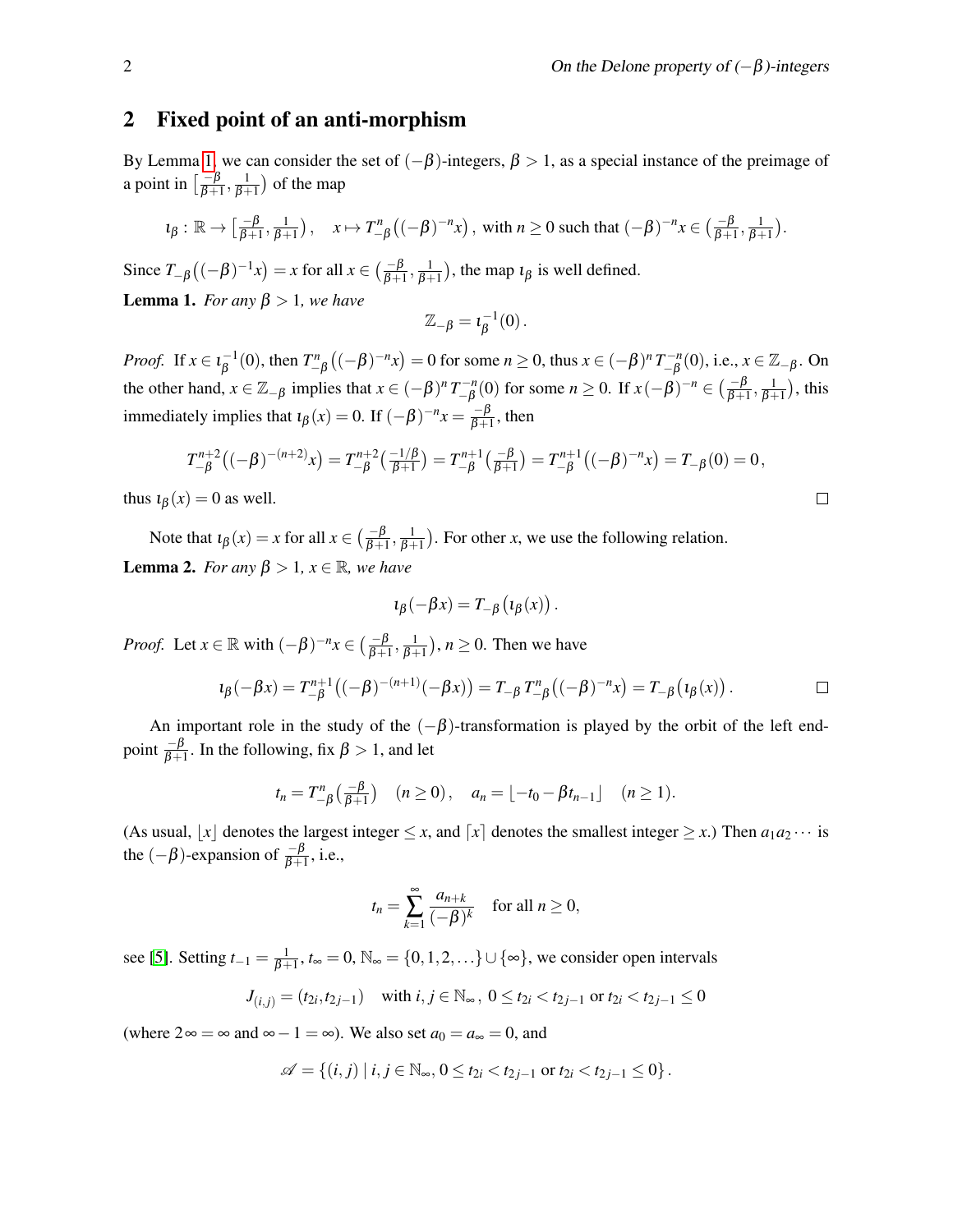(Here,  $(i, j)$  is a pair of elements in  $\mathbb{N}_{\infty}$ , and not an open interval.) Let

$$
L_{\beta}((i,j)) = t_{2j-1} - t_{2i} \quad ((i,j) \in \mathscr{A})
$$

be the length of the interval  $J_{(i,j)}$ , and set

$$
L_{\beta}(v_1\cdots v_k)=L_{\beta}(v_1)+\cdots+L_{\beta}(v_k), \quad |v_1\cdots v_k|=k,
$$

for any word  $v_1 \cdots v_k \in \mathcal{A}^*$ , where  $\mathcal{A}^*$  denotes the free monoid over  $\mathcal{A}$ .

Let  $\psi_{\beta}: \mathcal{A}^* \to \mathcal{A}^*$  be an anti-morphism, which is defined on  $(i, j) \in \mathcal{A}$  by

$$
\psi_{\beta}((i,j)) = (j,i+1)
$$
 if  $a_{2i+1} = a_{2j}, t_{2i+1}t_{2j} \ge 0$ ,

and otherwise by

$$
\psi_{\beta}((i,j)) = \begin{cases}\n(j,\infty) ((\infty,0) (0,\infty))^{a_{2i+1}-a_{2j}}(\infty,i+1) & \text{if } t_{2i+1} > 0, t_{2j} < 0, \\
(j,0) ((0,\infty) (\infty,0))^{a_{2i+1}-a_{2j}-1} (0,\infty) (\infty,i+1) & \text{if } t_{2i+1} > 0, t_{2j} \ge 0, \\
(j,0) ((0,\infty) (\infty,0))^{a_{2i+1}-a_{2j}-1} (0,i+1) & \text{if } t_0 < t_{2i+1} \le 0, t_{2j} \ge 0, \\
(j,\infty) (\infty,0) ((0,\infty) (\infty,0))^{a_{2i+1}-a_{2j}-1} (0,i+1) & \text{if } t_0 < t_{2i+1} \le 0, t_{2j} < 0, \\
(j,0) ((0,\infty) (\infty,0))^{a_{2i+1}-a_{2j}-1} & \text{if } t_{2i+1} = t_0, t_{2j} \ge 0, \\
(j,\infty) (\infty,0) ((0,\infty) (\infty,0))^{a_{2i+1}-a_{2j}-1} & \text{if } t_{2i+1} = t_0, t_{2j} < 0.\n\end{cases}
$$

Here, anti-morphism means that  $\psi_{\beta}(vw) = \psi_{\beta}(w)\psi_{\beta}(v)$  for all  $v, w \in \mathcal{A}^*$ . The anti-morphism  $\psi_{\beta}$  is naturally extended to infinite words over  $\mathscr A$ . (Right infinite words are mapped to left infinite words and vice versa.)

<span id="page-2-0"></span>**Lemma 3.** *Let*  $\beta > 1$ *. For any*  $u \in \mathcal{A}$ *, we have* 

$$
L_{\beta}(\psi_{\beta}(u)) = \beta L_{\beta}(u).
$$

*Moreover, for any*  $1 \leq \ell \leq |\psi_{\beta}(u)|$ ,  $0 < x < L_{\beta}(v_{\ell})$ , with  $\psi_{\beta}(u) = v_1 \cdots v_{|\psi_{\beta}(u)|}$ , we have

$$
T_{-\beta}(t_{2j-1}-\beta^{-1}L_{\beta}(v_1\cdots v_{\ell-1})-\beta^{-1}x)=t_{2i'}+x, \text{ where } u=(i,j), v_{\ell}=(i',j').
$$

*Proof.* This follows from the definitions of  $T_{-\beta}$  and  $\psi_{\beta}$ .

Let  $\cdots u_{-1}u_0u_1\cdots \in \mathscr{A}^{\mathbb{Z}}$  be the fixed point of  $\psi_\beta$  such that  $u_0 = (\infty,0)$ ,  $u_0u_1\cdots$  is a fixed point of  $\psi_\beta^2$ β and  $\cdots u_{-2}u_{-1} = \psi_B(u_0u_1\cdots)$ , in particular  $u_{-1} = (0, \infty)$ . Let

$$
Y_{\beta} = \{y_k \mid k \in \mathbb{Z}\} \quad \text{with} \quad y_k = \begin{cases} L_{\beta}(u_0 \cdots u_{k-1}) & \text{if } k \ge 0, \\ -L_{\beta}(u_k \cdots u_{-1}) & \text{if } k < 0. \end{cases}
$$

<span id="page-2-1"></span>**Proposition 1.** Let  $\beta > 1$ . On every interval  $(y_k, y_{k+1})$ ,  $k \in \mathbb{Z}$ , the map  $\iota_{\beta}$  is a translation, with

$$
\iota_{\beta}\big((y_k,y_{k+1})\big)=J_{u_k}.
$$

$$
\sqcup
$$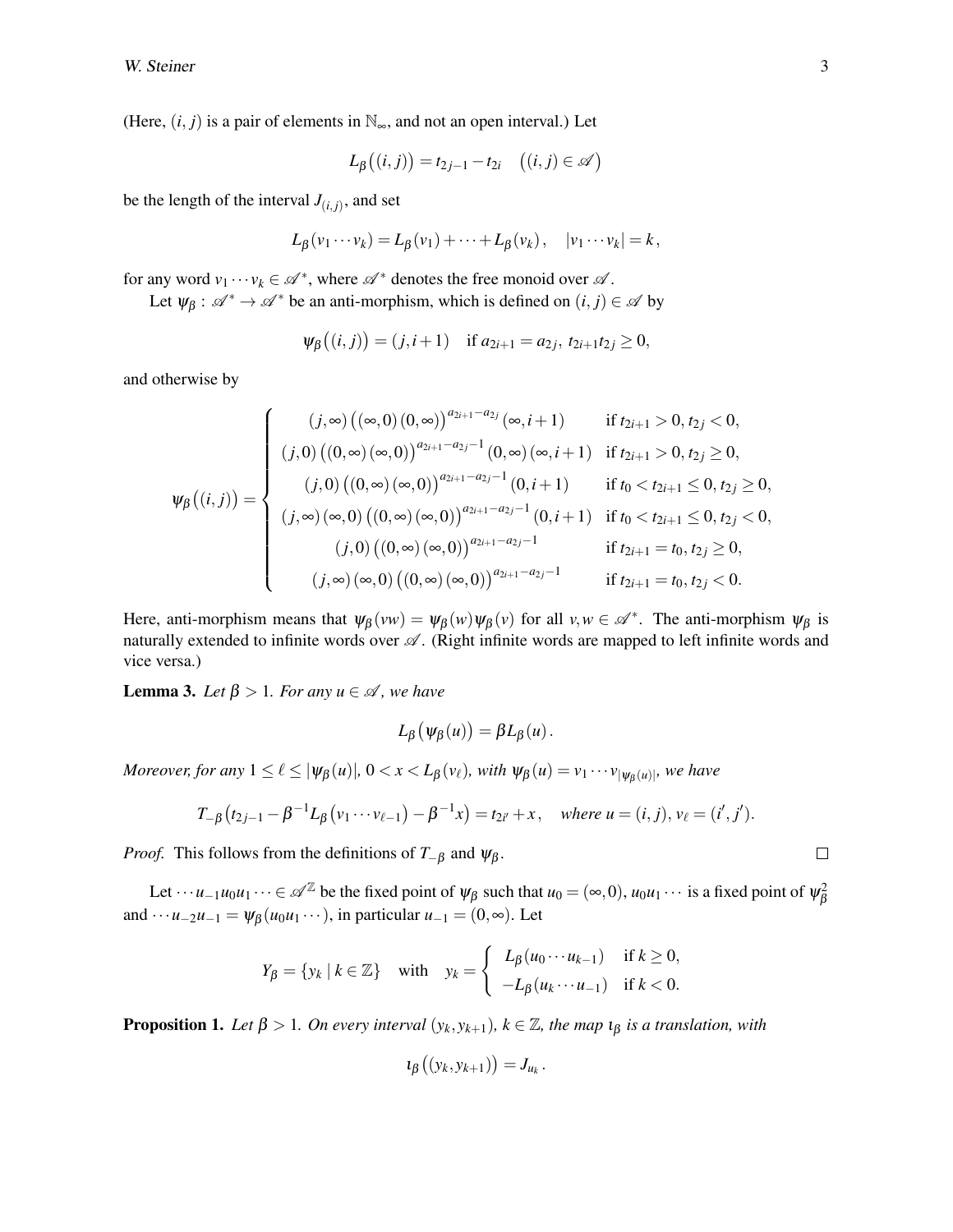*Proof.* We have  $\iota_{\beta}(x) = x$  on the intervals  $(y_0, y_1) = (t_{\infty}, t_{-1}) = (0, \frac{1}{\beta+1})$  and  $(y_{-1}, y_0) = (t_0, t_{\infty}) = (0, \frac{1}{\beta+1})$  $\left(\frac{-\beta}{\beta+1},0\right)$ , thus the statement of the proposition holds for  $(y_k, y_{k+1}) \subset \left(\frac{-\beta}{\beta+1}, \frac{1}{\beta+1}\right)$ .

Assume that the statement holds for  $k \in \mathbb{Z}$ . By Lemma [3,](#page-2-0) we have  $(-\beta)(y_k, y_{k+1}) = (y_{k'}, y_{k'+|\psi_{\beta}(u_k)|})$ and  $\psi_{\beta}(u_k) = u_{k'} \cdots u_{k'+|\psi_{\beta}(u_k)|-1}$ , with  $k' = -|\psi_{\beta}(u_0 \cdots u_k)|$  if  $k \ge 0$ ,  $k' = |\psi_{\beta}(u_{k+1} \cdots u_{-1})|$  if  $k < 0$ . Then Lemma [2,](#page-1-2) the assumption  $\iota_{\beta}\left(\left(y_k, y_{k+1}\right)\right) = J_{u_k}$ , and Lemma [3](#page-2-0) yield that

$$
\begin{aligned} \iota_{\beta}\big((y_{k'+\ell},y_{k'+\ell+1})\big) &= T_{-\beta}\big(\iota_{\beta}\big((-\beta)^{-1}(y_{k'+\ell},y_{k'+\ell+1})\big)\big) \\ &= T_{-\beta}\big(\iota_{\beta}\big((y_{k+1}-\beta^{-1}L_{\beta}(u_{k'}\cdots u_{k'+\ell}),y_{k+1}-\beta^{-1}L_{\beta}(u_{k'}\cdots u_{k'+\ell-1})\big)\big)\big) \\ &= T_{-\beta}\big(\big(t_{2j-1}-\beta^{-1}L_{\beta}(u_{k'}\cdots u_{k'+\ell}),t_{2j-1}-\beta^{-1}L_{\beta}(u_{k'}\cdots u_{k'+\ell-1})\big)\big) \\ &= J_{u_{k'+\ell}} \end{aligned}
$$

for all  $0 \leq \ell < |\psi_{\beta}(u_k)|$ , where  $u_k = (i, j)$ .

By induction on *n*, we obtain for every  $n \geq 0$  that the statement of the proposition holds for all  $k \in \mathbb{Z}$ with  $(y_k, y_{k+1}) \subset (-\beta)^n \left(\frac{-\beta}{\beta+1}, \frac{1}{\beta+1}\right)$ , thus it holds for all  $k \in \mathbb{Z}$ .  $\Box$ 

<span id="page-3-0"></span>Now we describe the set  $Y_{\beta} = \{y_k | k \in \mathbb{Z}\}\$ , which is left out by the intervals  $(y_k, y_{k+1})$ . **Lemma 4.** *For any*  $\beta > 1$ *, we have* 

$$
Y_{\beta} = \mathbb{Z}_{-\beta} \cup \bigcup_{m,n \geq 0} (-\beta)^{m+n} T_{-\beta}^{-n} \left( \frac{-\beta}{\beta+1} \right).
$$

*Proof.* First note that

$$
\bigcup_{m,n\geq 0}(-\beta)^{m+n}T_{-\beta}^{-n}\left(\frac{-\beta}{\beta+1}\right)=\bigcup_{m\geq 0}(-\beta)^m\iota_{\beta}^{-1}\left(\frac{-\beta}{\beta+1}\right),
$$

similarly to Lemma [1.](#page-1-1) Indeed,  $x \in \iota_B^{-1}$  $\beta^{-1}(t_0)$  is equivalent to  $(-\beta)^{-n}x \in T^{-n}_{-\beta}$  $\binom{n-n}{-β}(t_0) \cap (t_0, t_{-1})$  for some *n* ≥ 0. In the remaining case  $(-\beta)^{-n}x = t_0 \in T_{-\beta}^{-n}$  $\int_{-\beta}^{-n}(t_0)$ , we have  $x \in (-\beta) \, i_{\beta}^{-1}$  $\overline{\beta}^{1}(t_0)$  since  $T_{-\beta}^{n+1}$  $\int_{-\beta}^{n+1} ((-\beta)^{-(n+2)}x)$  =  $T_{-\beta}^n(t_0) = t_0$ . Note also that  $(-\beta)^m \iota_{\beta}^{-1}$  $\overline{\beta}^{-1}(t_0) \subseteq \iota_{\beta}^{-1}$  $\frac{1}{\beta}(t_m)$ .

Since  $t_0 \notin J_{u_k}$  and  $0 \notin J_{u_k}$  for all  $k \in \mathbb{Z}$  by the definition of  $\mathscr{A}$ , Proposition [1](#page-2-1) implies that  $t_\beta^{-1}$  $\overline{\beta}^{-1}(0) \cup$  $\iota_{\beta}^{-1}(t_0) \subseteq Y_{\beta}$ , thus  $\mathbb{Z}_{-\beta} \subseteq Y_{\beta}$  by Lemma [1.](#page-1-1) Since  $(-\beta)Y_{\beta} \subseteq Y_{\beta}$  by Lemma [3,](#page-2-0) we obtain  $(-\beta)^m \iota_{\beta}^{-1}$  $Y_{\beta}^{(0)} \leftarrow Y_{\beta}$  for every  $m \ge 0$  as well.  $\overline{\beta}^{1}(t_0) \subseteq$ 

Let now  $x \in Y_\beta \setminus \{0\}$ . Then there exists some  $m \ge 0$  such that  $(-\beta)^{-m}x \in Y_\beta$  and  $(-\beta)^{-m-1}x \notin Y_\beta$ , i.e.,  $(-\beta)^{-m-1}x \in (y_k, y_{k+1})$  for some  $k \in \mathbb{Z}$ . By Lemma [2](#page-1-2) and the definition of  $\psi_\beta$ , we obtain that  $\iota_{\beta}\left((-\beta)^{-m}x\right) \in \{t_0, 0\}, \text{ i.e., } x \in (-\beta)^m \iota_{\beta}^{-1}$  $\beta_{\beta}^{-1}(t_0)$  or  $x \in (-\beta)^m \mathbb{Z}_{-\beta} \subseteq \mathbb{Z}_{-\beta}$ . Since  $0 \in \mathbb{Z}_{-\beta}$ , this proves the lemma.  $\Box$ 

<span id="page-3-1"></span>**Theorem 1.** Let  $\beta > 1$ ,  $x \in \mathbb{R}$ . Then  $x \in \mathbb{Z}_{-\beta}$  if and only if  $x = y_k$  for some  $k \in \mathbb{Z}$  with  $t_{2j-1} = 0$  or  $t_{2i} = 0$ ,  $where u_{k-1} = (i', j), u_k = (i, j').$ 

*Proof.* Since  $\mathbb{Z}_{-\beta} \subseteq Y_\beta$  by Lemma [4,](#page-3-0) it is sufficient to consider  $x = y_k$ ,  $k \in \mathbb{Z}$ . As in the proof of Lemma 4, let  $m \ge 0$  be such that  $(-\beta)^{-m}x \in Y_\beta$  and  $(-\beta)^{-m-1}x \notin Y_\beta$ . Then we have  $\iota_\beta((-\beta)^{-m}x) \in \{t_0, 0\}$ .

If  $\iota_{\beta}$  ((- $\beta$ )<sup>-*m*</sup>*x*) = 0, then  $\iota_{\beta}(x) = T_{-\beta}^{m}(0) = 0$ . Moreover,  $\iota_{\beta}$  is continuous at (- $\beta$ )<sup>-*m*</sup>*x* in this case. Together with the continuity of  $T_{-\beta}^m$  at 0, this implies that  $\iota_\beta$  is continuous at *x*, i.e.,  $u_{k-1} = (i', j)$  with  $t_{2j-1} = 0$  and  $u_k = (i, j')$  with  $t_{2i} = 0$ .

If  $\iota_{\beta}$  ((- $\beta$ )<sup>-*m*</sup>*x*) = *t*<sub>0</sub>, then  $\iota_{\beta}$  is right continuous at (- $\beta$ )<sup>-*m*</sup>*x*, and its limit from the left is *t*<sub>-1</sub>. We obtain that  $\iota_{\beta}(x) = t_m$ ,  $u_{k-1} = (i', \lceil m/2 \rceil)$  and  $u_k = (\lfloor m/2 \rfloor, j')$  for some  $i', j' \in \mathbb{N}_{\infty}$ . Let  $i = \lfloor m/2 \rfloor$ ,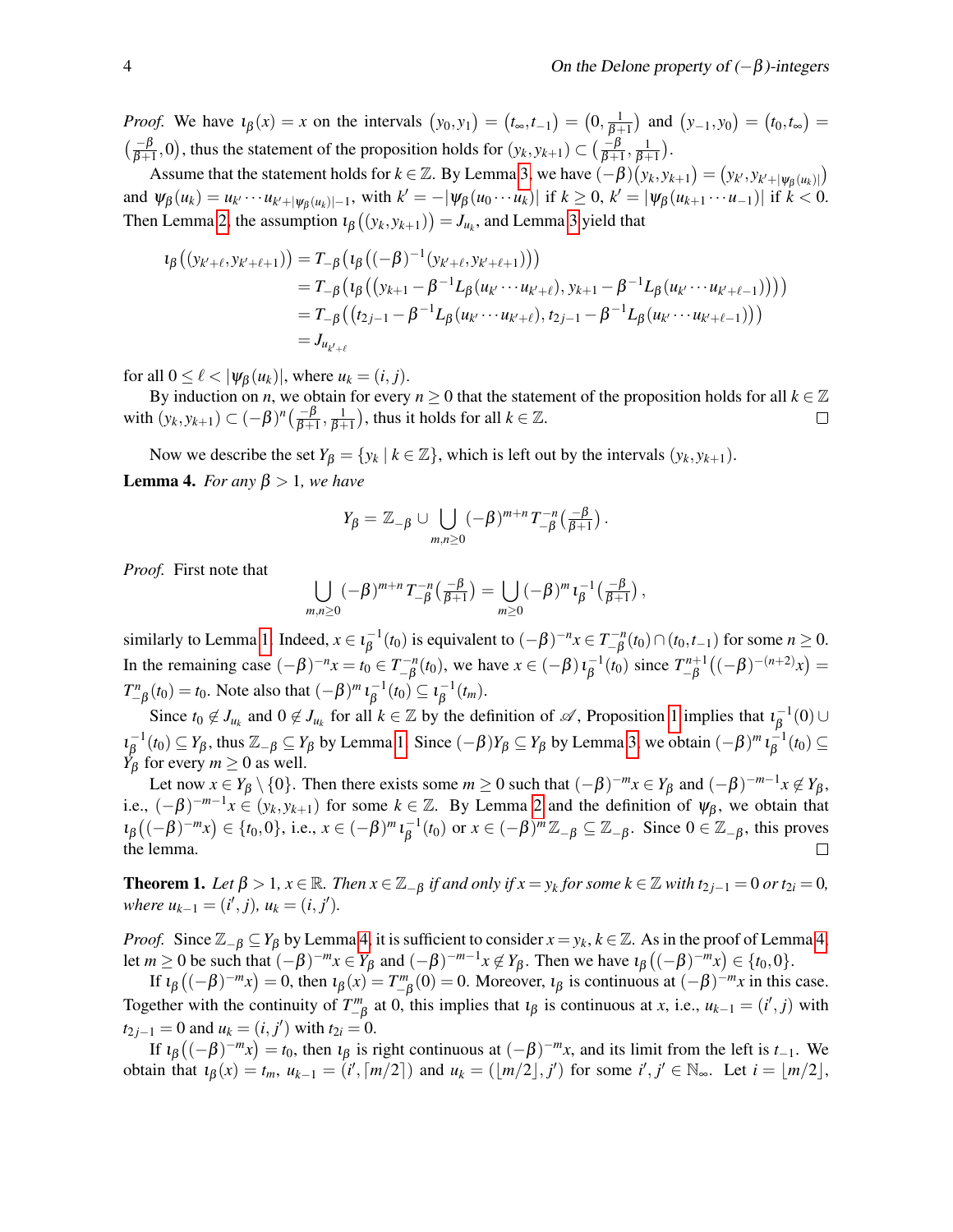$j = \lceil m/2 \rceil$ . Since  $2i = m$  if *m* is even and  $2j - 1 = m$  if *m* is odd,  $x \in \mathbb{Z}_{-6}$  implies that  $t_{2i} = 0$  or *t*<sub>2*j*−1</sub> = 0. On the other hand, *t*<sub>2*i*</sub> = 0 or *t*<sub>2*j*−1</sub> = 0 yields that *t<sub>m−1</sub>* = 0 or *t<sub>m</sub>* = 0. Since *t<sub>m−1</sub>* = 0 implies  $t_m = 0$ , we must have  $x \in \mathbb{Z}_{-\beta}$ .  $\Box$ 

By Theorem [1,](#page-3-1) the study of  $\mathbb{Z}_{-\beta}$  is reduced to the study of the fixed point of  $\psi_{\beta}$ . Note that  $(i, j)$  and  $(i', j')$  can be identified when  $t_{2i} = t_{2i'}$  and  $t_{2j-1} = t_{2j'-1}$ . After identification,  $\mathscr A$  is finite if and only if  ${t<sub>n</sub> | n \ge 0}$  is a finite set, i.e., if  $\beta$  is an Yrrap number.

With the help of  $\psi_{\beta}$ , we can construct an anti-morphism describing the structure of  $\mathbb{Z}_{-\beta}$  (for  $\beta \geq$  $rac{1+\sqrt{5}}{1+\sqrt{5}}$  $\frac{2\sqrt{5}}{2}$ , similarly to [\[8\]](#page-9-3). First note that  $\beta \ge \frac{1+\sqrt{5}}{2}$  $\frac{2\sqrt{5}}{2}$  implies  $a_1 = 1$ ,  $t_1 \ge 0$ , or  $a_1 \ge 2$ , thus  $\psi_\beta^2$  $\sigma^2_\beta\big((\infty,0)\big)=$  $\Psi_{\beta}\big((0,\infty)\big)$  starts with  $(\infty,0)(0,\infty)$ . Therefore,  $L_{\beta}\big((\infty,0)(0,\infty)\big) = t_{-1} - t_0 = 1$  is the smallest positive element of  $\mathbb{Z}_{-\beta}$ . Using Theorem [1](#page-3-1) and  $(-\beta)\mathbb{Z}_{-\beta} \subseteq \mathbb{Z}_{-\beta}$ , the word  $\psi_{\beta}((\infty,0)(0,\infty))$  determines the set  $\mathbb{Z}_{-\beta}\cap[-\beta,0]$ . Splitting up  $\psi_{\beta}((\infty,0)(0,\infty))$  according to Theorem [1](#page-3-1) and applying  $\psi_{\beta}$  on each of the factors yields the set  $\mathbb{Z}_{-\beta} \cap [0,\beta^2]$ , etc. Consider all these factors, i.e., all words  $u_k \cdots u_{k'-1}$  between consecutive elements  $y_k, y_{k'} \in \mathbb{Z}_{-\beta}$ , as letters. Using the described strategy, we define an anti-morphism  $\varphi_{-\beta}$  on words consisting of these letters. Then the fixed point of  $\varphi_{-\beta}$  codes the distances between the elements of  $\mathbb{Z}_{-\beta}$ , see the two simple examples below. For more complicated examples, we refer to [\[8\]](#page-9-3). By [\[1,](#page-9-2) [8\]](#page-9-3), the alphabet is finite if and only if  $β$  is an Yrrap number.



<span id="page-4-0"></span>Figure 1: The  $(-\beta)$ -transformation for  $\beta = \frac{1+\sqrt{5}}{2}$  $\frac{\sqrt{5}}{2}$  (left) and  $\beta = \frac{3+\sqrt{5}}{2}$  $\frac{\sqrt{5}}{2}$  (right).

*Example* 1. Let  $\beta = \frac{3+\sqrt{5}}{2} \approx 2.618$ , i.e.,  $\beta^2 = 3\beta - 1$ . Then we have  $t_1 = \frac{\beta^2}{\beta+1} - 2 = \frac{-1}{\beta+1}$  $\frac{-1}{\beta+1}$  and  $t_2 =$  $\frac{1}{\beta+1} - 1 = t_0$ . Therefore, we can identify  $(0, \infty)$  and  $(1, \infty)$ , and obtain

$$
\psi_{\beta}: (\infty,0) \mapsto (0,\infty),
$$
  
\n
$$
(0,\infty) \mapsto (\infty,0) (0,\infty) (\infty,0) (0,1),
$$
  
\n
$$
(0,1) \mapsto (0,\infty) (\infty,0) (0,1).
$$

The two-sided fixed point  $\cdots u_{-2}u_{-1}$  *u*<sub>0</sub>*u*<sub>1</sub>  $\cdots$  of  $\psi_{\beta}$  is equal to

$$
\cdots (0,\infty)(\infty,0)(0,1) (0,\infty)(\infty,0)(0,\infty)(\infty,0) (0,1) (0,\infty) \ (\infty,0)(0,\infty)(\infty,0)(0,1) \cdots.
$$

Applying  $\psi_\beta$  to  $(\infty,0)$  (0, $\infty$ ) and to the factors described by Theorem [1](#page-3-1) yields

$$
(\infty,0) (0,\infty) \mapsto (\infty,0) (0,\infty) (\infty,0) (0,1) (0,\infty), (\infty,0) (0,1) (0,\infty) \mapsto (\infty,0) (0,\infty) (\infty,0) (0,1) (0,\infty) (\infty,0) (0,1) (0,\infty).
$$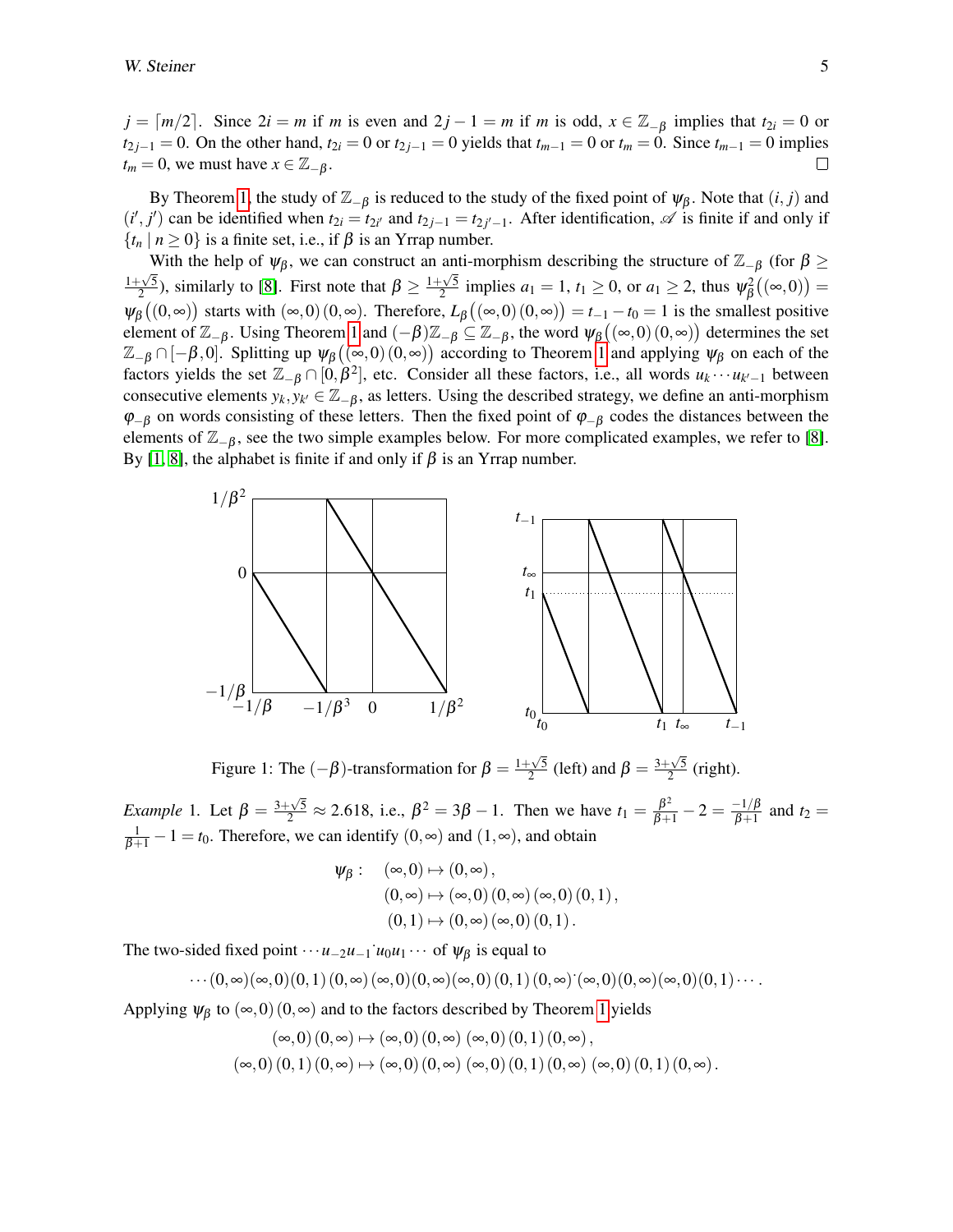Therefore, setting  $A = (\infty, 0) (0, \infty)$  and  $B = (\infty, 0) (0, 1) (0, \infty)$ , the fixed point

···*ABBABABBABBAB*˙*ABBABABBABBAB* ···

of the anti-morphism

$$
\varphi_{-\beta}:\quad A\mapsto AB\,,\quad B\mapsto ABB\,,
$$

describes the set of  $(-\beta)$ -integers, see Figure [2.](#page-5-0) The distances between consecutive elements of  $\mathbb{Z}_{-\beta}$  are  $L_{\beta}(A) = 1$  and  $L_{\beta}(B) = \beta - 1 > 1$ .

−β 3 −β <sup>3</sup>+1 −β <sup>3</sup>+β <sup>2</sup>−2β+1 −β <sup>3</sup>+β <sup>2</sup>−β −β <sup>3</sup>+β <sup>2</sup>−β+1 −β <sup>3</sup>+β 2 −β <sup>3</sup>+β <sup>2</sup>+1 −β <sup>3</sup>+2β <sup>2</sup>−2β+1 −β <sup>3</sup>+2β <sup>2</sup>−β −β <sup>3</sup>+2β <sup>2</sup>−β+1 −2β+1 −β −β+1 0 1 β <sup>2</sup>−2β+1 β <sup>2</sup>−β β <sup>2</sup>−β+1 β 2 *A B B A B A B B A B B A B A B B A B*

<span id="page-5-0"></span>Figure 2: The set  $\mathbb{Z}_{-\beta} \cap [-\beta^3, \beta^2]$ ,  $\beta = (3 + \beta)$ √  $5)/2.$ 

*Example* 2. Let  $\beta = \frac{1+\sqrt{5}}{2} \approx 1.618$ , i.e.,  $\beta^2 = \beta + 1$ . Then we have  $t_1 = \frac{\beta^2}{\beta+1} - 1 = 0 = t_\infty$ . Identifying  $(0, \infty)$  and  $(0, 1)$ , we obtain

$$
\psi_{\beta}: \quad (\infty,0) \mapsto (0,\infty)\,, \quad (0,\infty) \mapsto (\infty,0) \, (0,\infty)\,.
$$

The two-sided fixed point  $\cdots u_{-2}u_{-1}$  *u*<sub>0</sub>*u*<sub>1</sub>  $\cdots$  of  $\psi_{\beta}$  is equal to

$$
\cdots(\infty,0)(0,\infty)(0,\infty) \dot{\ }(\infty,0)(0,\infty)(\infty,0)(0,\infty)(0,\infty)\cdots.
$$

The words  $u_k \cdots u_{k'-1}$  between consecutive elements  $y_k, y_{k'} \in \mathbb{Z}_{-\beta}$  are  $A = (\infty, 0) (0, \infty)$  and  $B = (0, \infty)$ , since

$$
\left(\infty,0\right)\left(0,\infty\right)\mapsto \left(\infty,0\right)\left(0,\infty\right)\,\left(0,\infty\right),\quad \left(0,\infty\right)\mapsto \left(\infty,0\right)\left(0,\infty\right).
$$

Note that *B* does not start with a letter  $(i, j)$  with  $t_{2i} = 0$ , thus  $t_{\beta}$  is discontinuous at the corresponding points  $y_k \in \mathbb{Z}_{-\beta}$ . The fixed point

#### ···*AABAABABAABAB*˙*AABAABABAABAABABAABAB* ···

of the anti-morphism

$$
\varphi_{-\beta}:\quad A\mapsto AB\,,\quad B\mapsto A\,,
$$

describes the set of  $(-\beta)$ -integers, with  $L_{\beta}(A) = 1$  and  $L_{\beta}(B) = \beta - 1 < 1$ , see Figure [3.](#page-5-1) Note that  $(-\beta)^n$  can also be represented as  $(-\beta)^{n+2} + (-\beta)^{n+1}$ .

−β <sup>3</sup> −β <sup>3</sup>+β <sup>2</sup>−β −β <sup>3</sup>+β <sup>2</sup>−β+1 −β −β+1 0 1 β <sup>2</sup>−β+1 β 2 β <sup>4</sup>−β <sup>3</sup>+β <sup>2</sup>−β β <sup>4</sup>−β <sup>3</sup>+β <sup>2</sup>−β+1 β <sup>4</sup>−β <sup>3</sup>+β 2 β <sup>4</sup>−β+1 β 4 *A A B A B A A B A A B A B*

<span id="page-5-1"></span>Figure 3: The  $(-\beta)$ -integers in  $[-\beta^3, \beta^4]$ ,  $\beta = (1 +$ √  $(5)/2.$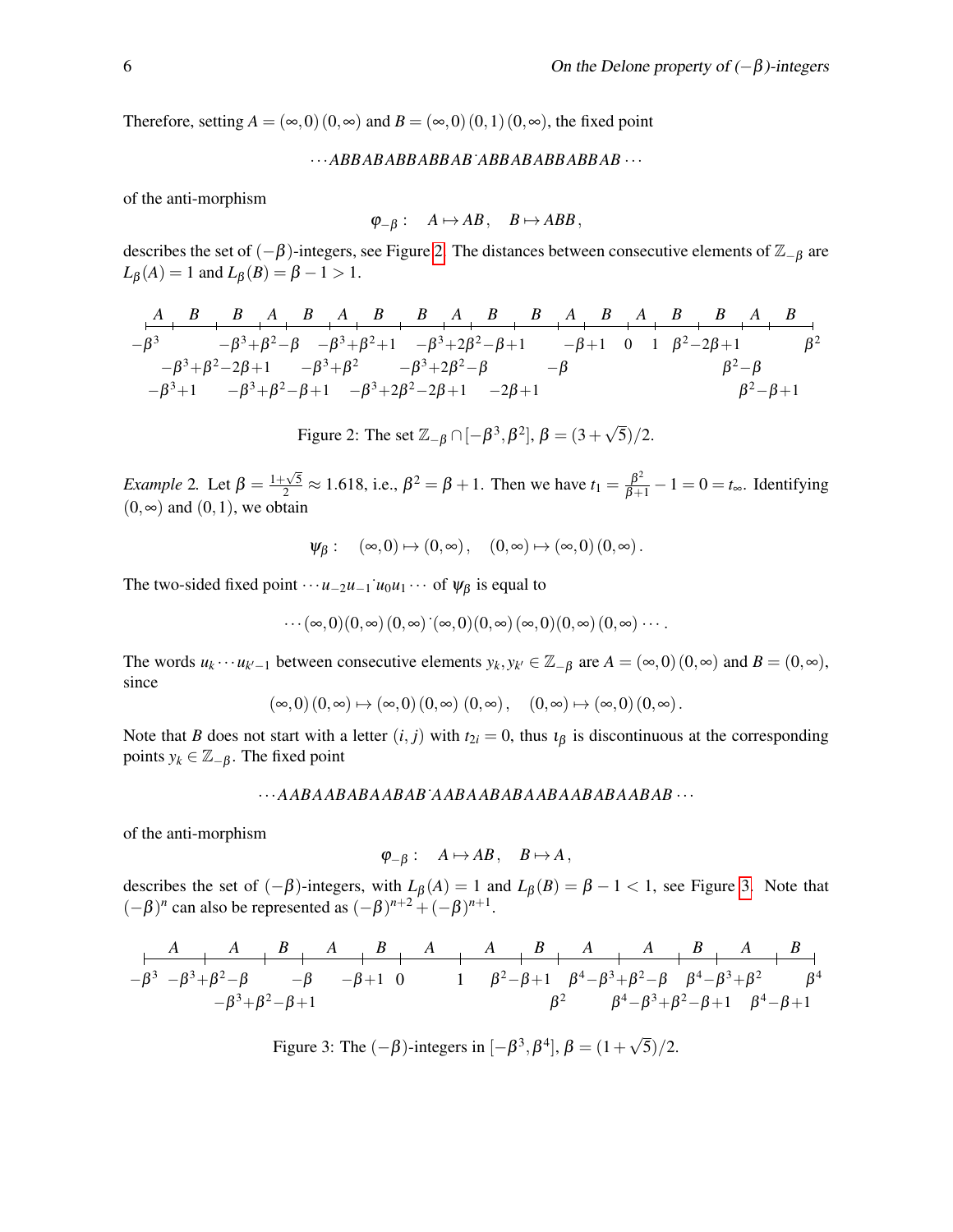## <span id="page-6-0"></span>3 Delone property

A set *S* ⊂ R is called *Delone set* (or Delaunay set) if it is *uniformly discrete* and *relatively dense*; i.e., if there are numbers  $R > r > 0$ , such that each interval of length r contains at most one point of S, and every interval of length *R* contains at least one point of *S*.

If  $\beta$  is an Yrrap number, then the set of distances between consecutive  $(-\beta)$ -integers is finite by [\[1,](#page-9-2) [8\]](#page-9-3), thus <sup>Z</sup>−<sup>β</sup> is a Delone set. For general <sup>β</sup>, we show in this section that <sup>Z</sup>−<sup>β</sup> need neither be uniformly discrete nor relatively dense.

#### 3.1 Uniform discreteness

Since every point  $x \in Y_\beta$  is separated from  $Y_\beta \setminus \{x\}$  by an interval around *x*,  $Y_\beta$  is discrete, and the same holds for  $\mathbb{Z}_{-\beta}$ . It is well known that  $\mathbb{Z}_\beta$  is uniformly discrete if and only if 0 is not an accumulation point of  $\{T^n_{\beta}\}$  $\beta^{n}(1) \mid n \ge 0$ } (where  $T_{\beta}(1) = \beta - \lfloor \beta \rfloor$ ). For  $(-\beta)$ -integers, the situation is more complicated.

<span id="page-6-3"></span>**Proposition 2.** Let  $\beta > 1$ . If 0 is not an accumulation point of  $\left\{T_{-\beta}^{2n-1}\right\}$  $\frac{r2n-1}{-\beta}(\frac{-\beta}{\beta+1})>0$  |  $n\geq 1$  }, then the set <sup>Z</sup>−<sup>β</sup> *is uniformly discrete.*

*Proof.* When  $\beta$  is an Yrrap number, then  $\{L_{\beta}(u_k) \mid k \in \mathbb{Z}\}\$  is finite, thus  $\mathbb{Z}_{-\beta}$  is uniformly discrete. Therefore, assume that  $\beta$  is not an Yrrap number, in particular that  $t_n \neq 0$  for all (finite)  $n \geq 0$ , with the notation of Section [2.](#page-1-0) Then  $\iota_{\beta}$  is continuous at every point  $y_k \in \mathbb{Z}_{-\beta}$ ,  $k \in \mathbb{Z}$ , thus  $u_k = (i, j)$  with  $t_{2i} = 0$ . Since  $L_{\beta}(u_k)$  ≥ inf{ $t_{2n-1} > 0 \mid n \ge 0$ }, the set  $\mathbb{Z}_{-\beta}$  is uniformly discrete if inf{ $t_{2n-1} > 0 \mid n \ge 1$ } > 0.  $\Box$ 

In order to give examples of  $\beta$  where  $\mathbb{Z}_{-\beta}$  is not uniformly discrete or not relatively dense, we need to know which sequences are possible  $(-\beta)$ -expansions of  $\frac{-\beta}{\beta+1}$ . The corresponding problem for β-expansions was solved by Parry [\[7\]](#page-9-4). Góra [\[4,](#page-9-5) Theorem 25] gave an answer to a more general question, but his theorem is incorrect, as noticed in [\[3\]](#page-9-6). However, Góra proved the following result, where  $\leq_{\text{alt}}$  denotes the alternate order on words, i.e.,  $x_1x_2 \cdots <_{\text{alt}} y_1y_2 \cdots$  if  $(-1)^n(x_{n+1} - y_{n+1}) < 0$ ,  $x_1 \cdots x_n = y_1 \cdots y_n$  for some  $n \geq 0$ .

<span id="page-6-1"></span>**Lemma 5.** Let  $a_1a_2 \cdots$  be a sequence of non-negative integers satisfying  $a_{n+1}a_{n+2} \cdots \leq_{\text{alt}} a_1a_2 \cdots$  for *all*  $n \geq 1$ *, with*  $a_1 \geq 2$ *. Then there exists a unique*  $a_1 \leq \beta \leq a_1 + 1$  *such that* 

$$
\sum_{k=1}^{\infty} \frac{a_k}{(-\beta)^k} = \frac{-\beta}{\beta+1}, \quad \text{and} \quad \frac{-\beta}{\beta+1} \le \sum_{k=1}^{\infty} \frac{a_{n+k}}{(-\beta)^k} \le \frac{1}{\beta+1} \quad \text{for all } n \ge 1.
$$

*Proof.* As the generalised  $\beta$ -transformations in [\[4\]](#page-9-5) with  $E = (1, \ldots, 1)$  are intimately related to our  $T_{-\beta}$ (see the introduction of [\[6\]](#page-9-7)), the lemma follows from the proof of Theorem 25 in [\[4\]](#page-9-5).

The flaw in [\[4,](#page-9-5) Theorem 25] is that  $\sum_{k=1}^{\infty} \frac{a_{n+k}}{(-\beta)}$  $\frac{a_{n+k}}{(-\beta)^k} = \frac{1}{\beta+1}$  cannot be excluded, which would be necessary for  $a_1 a_2 \cdots$  to be the  $(-\beta)$ -expansion of  $\frac{-\beta}{\beta+1}$ . Indeed, the sequence  $a_1 a_2 \cdots = 2(10)^\omega$  satisfies the conditions of Lemma [5](#page-6-1) and yields  $\beta = 2$ , but  $\sum_{k=1}^{\infty} \frac{a_{k+2}}{(-2)}$  $\frac{a_{k+2}}{(-2)^k} = \frac{1}{3}$  $\frac{1}{3}$ ; the (-2)-expansion of  $\frac{-2}{3}$  is  $2^{\omega}$ . In order to avoid this problem, we define a relation  $\langle u \rangle_{\text{alt}}$  by  $x_1 x_2 \cdots \langle u \rangle_{\text{alt}} y_1 y_2 \cdots$  if  $(-1)^n (x_{n+1} - y_{n+1}) < -1$ ,  $x_1 \cdots x_n = y_1 \cdots y_n$  for some  $n \geq 0$ .

<span id="page-6-2"></span>**Lemma 6.** Let  $a_1a_2 \cdots$  and β be as in Lemma [5.](#page-6-1) If  $a_{n+1}a_{n+2} \cdots <sup>′</sup>_{alt}a_1a_2 \cdots$  for all  $n ≥ 2$  such that  $a_n = 0$ , then  $a_1 a_2 \cdots$  *is the*  $(-\beta)$ -expansion of  $\frac{-\beta}{\beta+1}$ .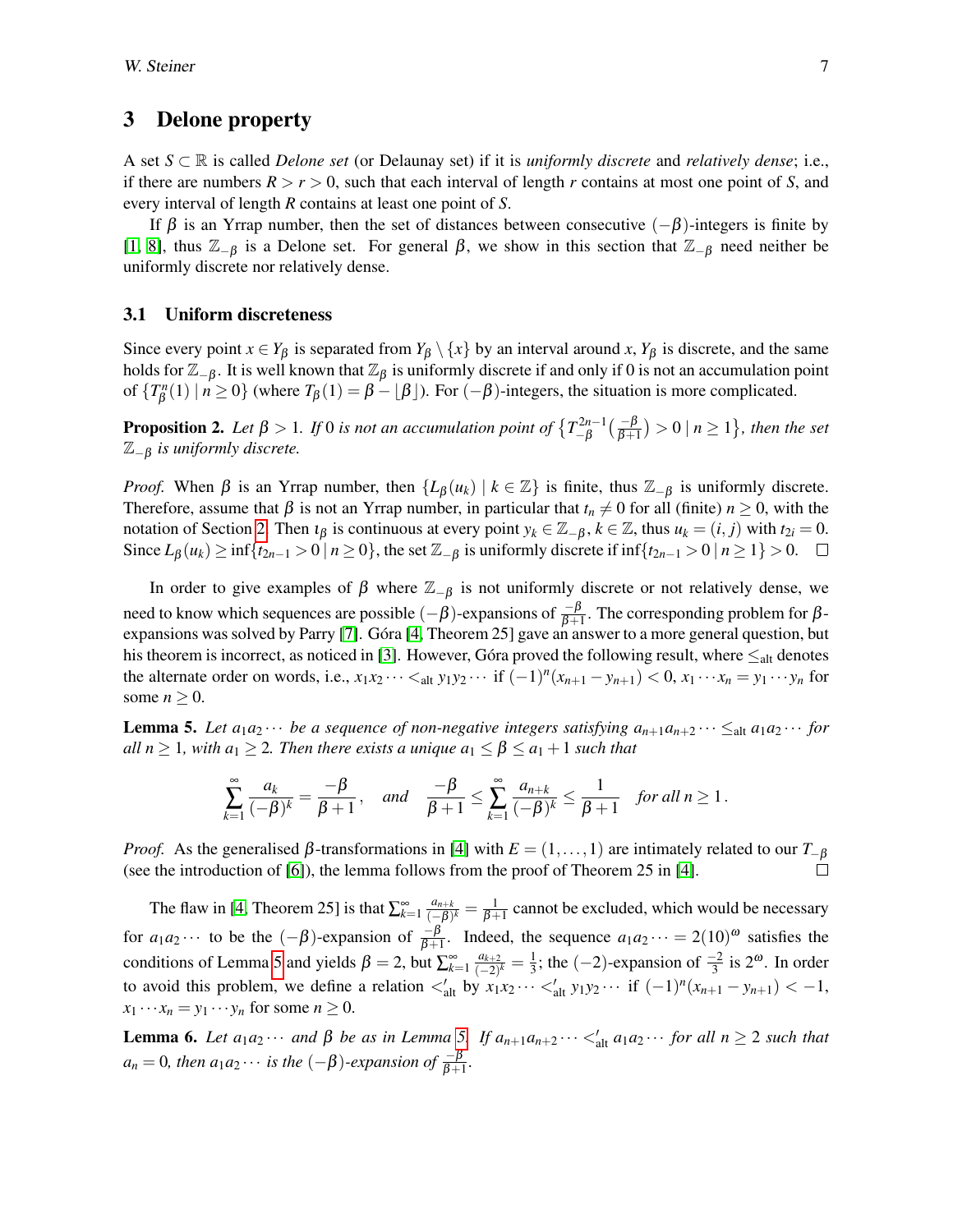$\Box$ 

*Proof.* We have to show that  $\sum_{k=1}^{\infty} \frac{a_{n-1+k}}{(-\beta)^k}$  $\frac{a_{n-1+k}}{(-\beta)^k} < \frac{1}{\beta+1}$  for all  $n \ge 2$ . If  $a_n > 0$ , then this inequality follows from  $\sum_{k=1}^{\infty} \frac{a_{n-1+k}}{(-\beta)^k}$  $\frac{a_{n-1+k}}{(-\beta)^k} \le \frac{-1}{\beta} + \frac{1}{\beta+1} < 0$ . If  $a_n = 0$ , then we have some  $m \ge 0$  such that  $(-1)^m (a_{n+m+1} - a_{m+1}) \le -2$ ,  $a_{n+1} \cdots a_{n+m} = a_1 \cdots a_m$ . This implies that

$$
\sum_{k=1}^{\infty} \frac{a_{n+k}}{(-\beta)^k} = \sum_{k=1}^m \frac{a_k}{(-\beta)^k} + \frac{1}{(-\beta)^m} \sum_{k=1}^{\infty} \frac{a_{n+m+k}}{(-\beta)^k}
$$
\n
$$
\geq \sum_{k=1}^m \frac{a_k}{(-\beta)^k} + \frac{a_{m+1}}{(-\beta)^{m+1}} + \frac{2 - \frac{\beta}{\beta+1}}{\beta^{m+1}} > \sum_{k=1}^{m+1} \frac{a_k}{(-\beta)^k} + \frac{\frac{\beta}{\beta+1}}{\beta^{m+1}} \geq \sum_{k=1}^{\infty} \frac{a_k}{(-\beta)^k} = \frac{-\beta}{\beta+1},
$$

thus  $\sum_{k=1}^{\infty} \frac{a_{n-1+k}}{(-\beta)^k}$  $\frac{a_{n-1+k}}{(-\beta)^k} = \frac{1}{-\beta} \sum_{k=1}^{\infty} \frac{a_{n+k}}{(-\beta)^k}$  $\frac{a_{n+k}}{(-\beta)^k}<\frac{1}{\beta+1}.$ 

**Proposition 3.** Let  $a_1a_2\cdots = 3010^310^51\cdots$ . Then  $a_1a_2\cdots$  is the  $(-\beta)$ -expansion of  $\frac{-\beta}{\beta+1}$  for some  $\beta > 1$ , *and*  $\mathbb{Z}_{-\beta}$  *is not uniformly discrete.* 

*Proof.* By Lemmas [5](#page-6-1) and [6,](#page-6-2) there exists a  $\beta > 1$  such that  $a_1 a_2 \cdots$  is the  $(-\beta)$ -expansion of  $\frac{-\beta}{\beta+1}$ . Since  $a_{2n}a_{2n+1}\cdots$  starts with an odd number of zeros for all  $n \ge 1$ , we have  $t_{2n-1} > 0$  for all  $n \ge 0$ . Therefore, induction on *n* yields that  $\psi_B^{2n}$  $\varphi_{\beta}^{2n}((\infty,0))$  ends with  $(\infty,n)$ , and  $\psi_{\beta}^{2n+1}$  $\beta^{2n+1}((\infty,0))$  starts with  $(n,\infty)$ for all  $n \geq 0$ . This implies that  $\psi_{\beta}^{2n+1}$  $\beta_{\beta}^{2n+1}((\infty,0)(0,\infty))$  contains the factor  $(\infty,n)(n,\infty)$  for all  $n \ge 0$ , and  $L_{\beta}\left(\left(\infty,n\right)\left(n,\infty\right)\right) = t_{2n-1} - t_{2n}$  is a distance between consecutive  $(-\beta)$ -integers. For any  $k \geq 1$ , we have  $a_{k(k-1)+2} \cdots a_{k(k+1)+1} = 0^{2k-1}1$ , thus  $0 < t_{k(k-1)+1} < \beta^{-2k} \frac{\beta^2}{\beta + 1}$  $\frac{\beta^2}{\beta+1}$  and  $-\beta^{-2k} \frac{\beta^3}{\beta+1}$  < *t*<sub>*k*(*k*−1)+2 < 0. Therefore,</sub> the distance between consecutive elements of  $\mathbb{Z}_{-\beta}$  can be arbitrarily small.

The following proposition shows that the converse of Proposition [2](#page-6-3) is not true.

**Proposition 4.** Let  $a_1a_2 \cdots = 300320000300322000000003003200003003222 \cdots$  *be a fixed point of the morphism*

$$
\sigma_1: 3 \mapsto 30032, 2 \mapsto 2, 0 \mapsto 00.
$$

*Then*  $a_1a_2 \cdots$  *is the*  $(-\beta)$ *-expansion of*  $\frac{-\beta}{\beta+1}$  *for*  $a \beta > 1$ *,*  $\inf \left\{ T_{-\beta}^{2n-1} \right\}$ <sup>-2*n*-1</sup> ( $\frac{-\beta}{\beta+1}$ ) > 0 | *n* ≥ 1} = 0 *and*  $\mathbb{Z}_{-\beta}$  *is uniformly discrete.*

*Proof.* When  $a_{n+1} = 3$ ,  $n \ge 1$ , then  $a_{n+1}a_{n+2} \cdots$  starts with  $\sigma_1^k(3)$  for some  $k \ge 0$ . Since  $|\sigma_1^k(3)|$  is odd for all  $k \ge 0$ , we have  $\sigma_1^k(3) \cdot 2 \le_{\text{alt}}' \sigma_1^k(3) \cdot 0$ , thus  $a_{n+1}a_{n+2} \cdots \le_{\text{alt}}' a_1 a_2 \cdots$ . Since  $a_n = 0$  implies  $a_{n+1} \in \{0,3\}$ , the conditions of Lemmas [5](#page-6-1) and [6](#page-6-2) are satisfied, i.e., there exists a  $\beta > 1$  such that  $a_1 a_2 \cdots$ is the  $(-\beta)$ -expansion of  $\frac{-\beta}{\beta+1}$ .

Let  $n_k = |\sigma_1^k(300)| + |\sigma_1^{k-1}(3)| + 1$ ,  $k \ge 1$ . Then  $a_{n_k+1} \cdots a_{n_k+2^k} = 0^{2^k-1}$  3, thus we have  $t_{n_k} > 0$  and lim<sub>*k→∞</sub> t<sub>n<sub>k</sub></sub>* = 0. Since *n<sub>k</sub>* is odd, this yields that inf{*t*<sub>2*n*−1</sub> > 0 | *n* ≥ 1} = 0.</sub>

Let  $n \ge 1$  with  $t_{2n-1} > 0$ . Then  $a_{2n}a_{2n+1} \cdots$  starts with an odd number of zeros, thus  $a_1 \cdots a_{2n-1}$  ends with  $\sigma_1^k(3)0^{2j-1}$  for some  $k \ge 0$ ,  $1 \le j \le 2^{k-1}$ . Let  $2m = |\sigma_1^k(3)| + 2j - 1$ . Recall that  $\cdots u_{-1}u_0u_1 \cdots$ is a fixed point of  $\psi_{\beta}$ . Any letter  $u_k = (i, n)$ ,  $i \in \mathbb{N}_{\infty}$ , occurs only in  $\psi_{\beta}^{2m}$  $\beta^{2m}((i', n-m)), i' \in \mathbb{N}_{\infty}$  with  $t_0 \le t_{2i'} < t_{2n-2m-1}$ . Since  $a_1 \cdots a_{2m} = a_{2n-2m} \cdots a_{2n-1}$ , we obtain that  $t_{2m} \le t_{2i} < t_{2n-1}$ . Moreover,  $a_{2m+1}a_{2m+2}\cdots$  starts with  $0^{2^k-2j+1}$  3, thus  $t_{2m}>0$ . Now, the continuity of  $\iota_\beta$  at every point in  $\mathbb{Z}_{-\beta}$  yields that  $y_k \notin \mathbb{Z}_{-\beta}$  if  $u_k = (i, n), n \ge 1$ . Therefore,  $y_k \in \mathbb{Z}_{-\beta}$  implies that  $u_k = (\infty, 0)$ , hence  $\mathbb{Z}_{-\beta}$  is uniformly discrete. $\Box$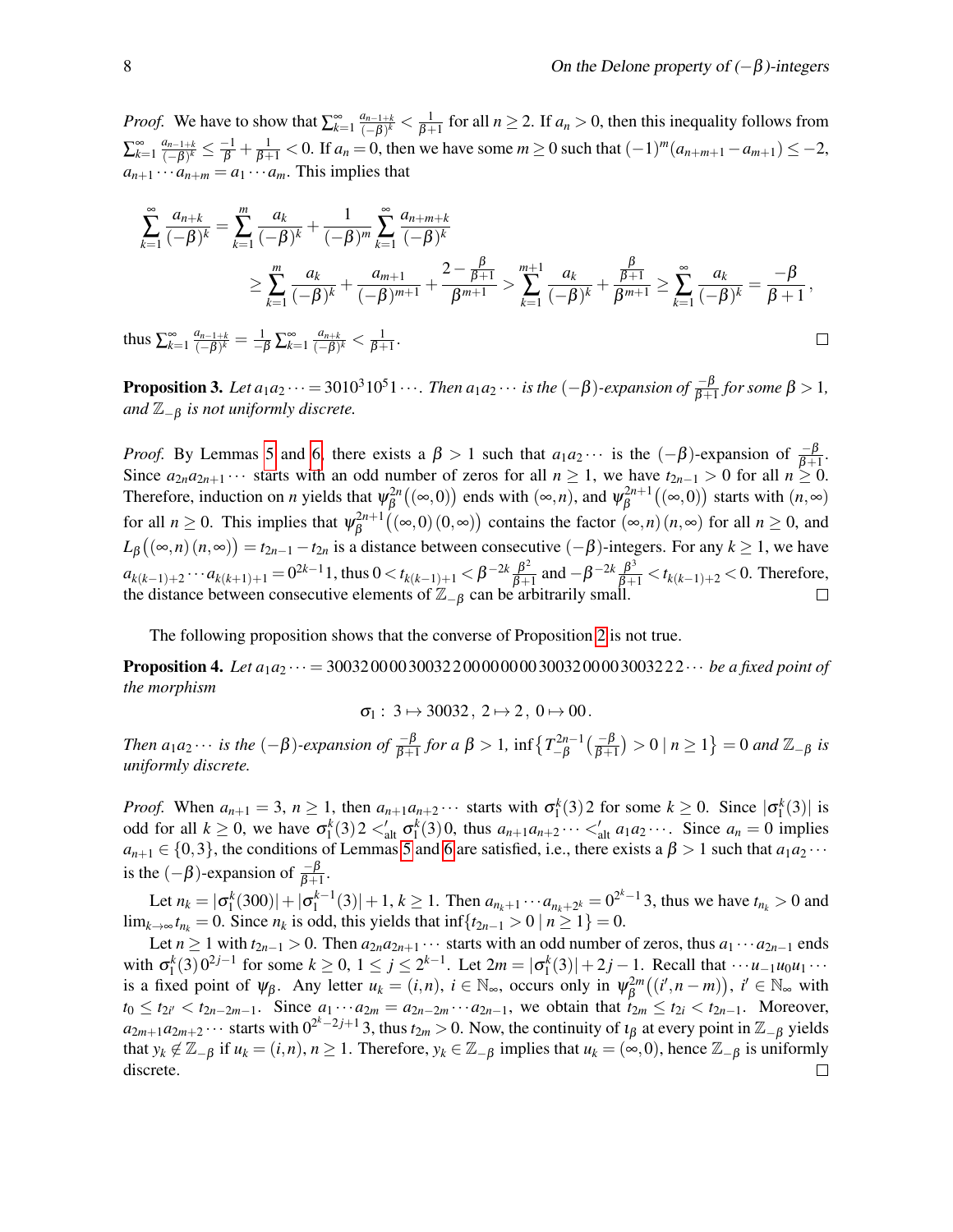#### 3.2 Relative denseness

Since the distance between consecutive  $\beta$ -integers is at most 1,  $\mathbb{Z}_{\beta}$  is always relatively dense. We show that this is not always true for  $\mathbb{Z}_{-\beta}$ .

**Proposition 5.** Let  $a_1a_2\cdots = 31232123123221231232123123222\cdots$  *be a fixed point of the morphism* 

<span id="page-8-0"></span>
$$
\sigma_2: 3 \mapsto 31232, 2 \mapsto 2, 1 \mapsto 1.
$$

*Then*  $a_1a_2\cdots$  *is the*  $(-\beta)$ *-expansion of*  $\frac{-\beta}{\beta+1}$  *for*  $a\beta > 1$ *, and*  $\mathbb{Z}_{-\beta}$  *is not relatively dense.* 

*Proof.* Since  $|\sigma_2^k(3)|$  is odd for all  $k \ge 0$ , we have  $\sigma_2^k(3) \cdot 2 \lt_{\text{alt}} \sigma_2^k(3) \cdot 1$ , thus  $a_1 a_2 \cdots$  satisfies the condi-tions of Lemma [5.](#page-6-1) Since  $a_n > 0$  for all  $n \ge 2$ , the condition of Lemma [6](#page-6-2) holds trivially. Therefore, there exists a  $\beta > 1$  such that  $a_1 a_2 \cdots$  is the  $(-\beta)$ -expansion of  $\frac{-\beta}{\beta+1}$ .

Next we show that, for any  $k \geq 0$ ,  $\psi_B^{|\sigma_2^k(3)|}$  $\int_{\beta}^{\lfloor \sigma_2^{\alpha}(3) \rfloor} ((\infty, 0))$  starts with

$$
\left(\left\lfloor |\sigma_2^k(3)|/2\right\rfloor, \left\lceil |\sigma_2^{k-1}(3)|/2\right\rceil\right)\cdots\left(\left\lfloor |\sigma_2^1(3)|/2\right\rfloor, \left\lceil |\sigma_2^0(3)|/2\right\rceil\right)\left(0, \infty\right). \tag{1}
$$

We have  $\psi_{\beta}\big((\infty,0)\big)=(0,\infty)$  and

$$
\psi_{\beta}^{4}((0,\infty)) = \cdots \psi_{\beta}^{3}((0,1)) = \psi_{\beta}^{2}((1,\infty)) \cdots = \cdots \psi_{\beta}((\infty,0)(0,2)) = (2,1)(0,\infty) \cdots,
$$

where we have used that  $a_1 > a_2$ ,  $a_4 = a_1$ , and  $a_n > 0$  for all  $n \ge 1$ , which implies  $t_n < 0$  for all  $n \ge 1$ . This yields the statement for  $k = 0$  and  $k = 1$ . Supose that  $\psi_B^{|\sigma_2^k(3)|}$  $\beta_{\beta}^{|\sigma_2^{\circ}(3)|}((\infty,0))$  starts with [\(1\)](#page-8-0) for some  $k \geq 1$ . Then we have

$$
\psi_{\beta}^{|\sigma_{2}^{k+1}(3)|}((\infty,0)) = \psi_{\beta}^{|\sigma_{2}^{k}(3)|+3}((\lfloor |\sigma_{2}^{k}(3)|/2 \rfloor, [\lfloor \sigma_{2}^{k-1}(3)|/2 \rfloor)) \cdots \n= \cdots \psi_{\beta}^{|\sigma_{2}^{k}(3)|+2}((0, [\lfloor \sigma_{2}^{k}(3)|/2 \rfloor)) \n= \psi_{\beta}^{|\sigma_{2}^{k}(3)|+1}((\lfloor |\sigma_{2}^{k}(3)|/2 \rfloor, \infty)) \cdots \n= \cdots \psi_{\beta}^{|\sigma_{2}^{k}(3)|}((\infty,0) (0, [\lfloor \sigma_{2}^{k}(3)|/2 \rfloor + 1)) \n= (2\lfloor |\sigma_{2}^{k}(3)|/2 \rfloor, [\lfloor \sigma_{2}^{k}(3)|/2 \rfloor) \cdots (\lfloor |\sigma_{2}^{1}(3)|/2 \rfloor, [\lfloor \sigma_{2}^{0}(3)|/2 \rfloor) (0, \infty) \cdots,
$$

where we have used the relations  $a_{|\sigma_2^k(3)|} = 2 > 1 = a_{|\sigma_2^{k-1}(3)|+1}$ ,  $a_1 > a_{|\sigma_2^k(3)|+1}$ , and  $a_1 \cdots a_{|\sigma_2^k(3)|} =$  $a_{|\sigma_2^k(3)|+3} \cdots a_{2|\sigma_2^k(3)|+2}$ . Since  $2\lceil |\sigma_2^k(3)|/2 \rceil = |\sigma_2^k(3)| + 1 = \lfloor |\sigma_2^{k+1}(3)|/2 \rfloor$ , we obtain inductively that  $\psi_B^{|\sigma_2^k(3)|}$  $\beta_{\beta}^{\lfloor \log_2(3) \rfloor}((\infty, 0))$  starts with [\(1\)](#page-8-0) for all  $k \geq 0$ .

For any  $k \ge 0$ , we have  $a_{|\sigma_2^k(3)|} \ge 2$ ,  $a_{|\sigma_2^k(3)|+1} = 1$ ,  $a_{|\sigma_2^k(3)|+2} = 2$ , and  $t_k < 0$ . For any  $k \ge 1$ , this yields that

$$
L_{\beta}\big(\big(\big[\big|\sigma_{2}^{k}(3)\big|/2\big],\big[\big|\sigma_{2}^{k-1}(3)\big|/2\big]\big)\big) = t_{|\sigma_{2}^{k-1}(3)|} - t_{|\sigma_{2}^{k}(3)|-1} > -\frac{1}{\beta} + \frac{2}{\beta^{2}} + \frac{t_{0}}{\beta^{2}} + \frac{2}{\beta} - \frac{1}{\beta^{2}} > \frac{1}{\beta}
$$

Let  $k' = -|\psi_{\beta}^{|\sigma_2^k(3)|}$  $|\sigma_2^{k(3)}|$ . Then we have  $u_{k'+j} = (l \mid \sigma_2^{k-j})$  $\frac{1}{2}$ *k−j*(3)|/2],  $\bigl\lceil |σ_{2}^{k-j-1} \bigr\rceil$  $\binom{k-j-1}{2}(3)/2$  for  $0 \le j < k$ , thus  $(y_k, y_{k'+k})$  ∩  $\mathbb{Z}_{-\beta} = \emptyset$  and  $y_{k'+k} - y_{k'} > k/\beta$ . Since  $k \ge 1$  was chosen arbitrary, the distances between consecutive  $(-\beta)$ -integers are unbounded.  $\Box$ 

.